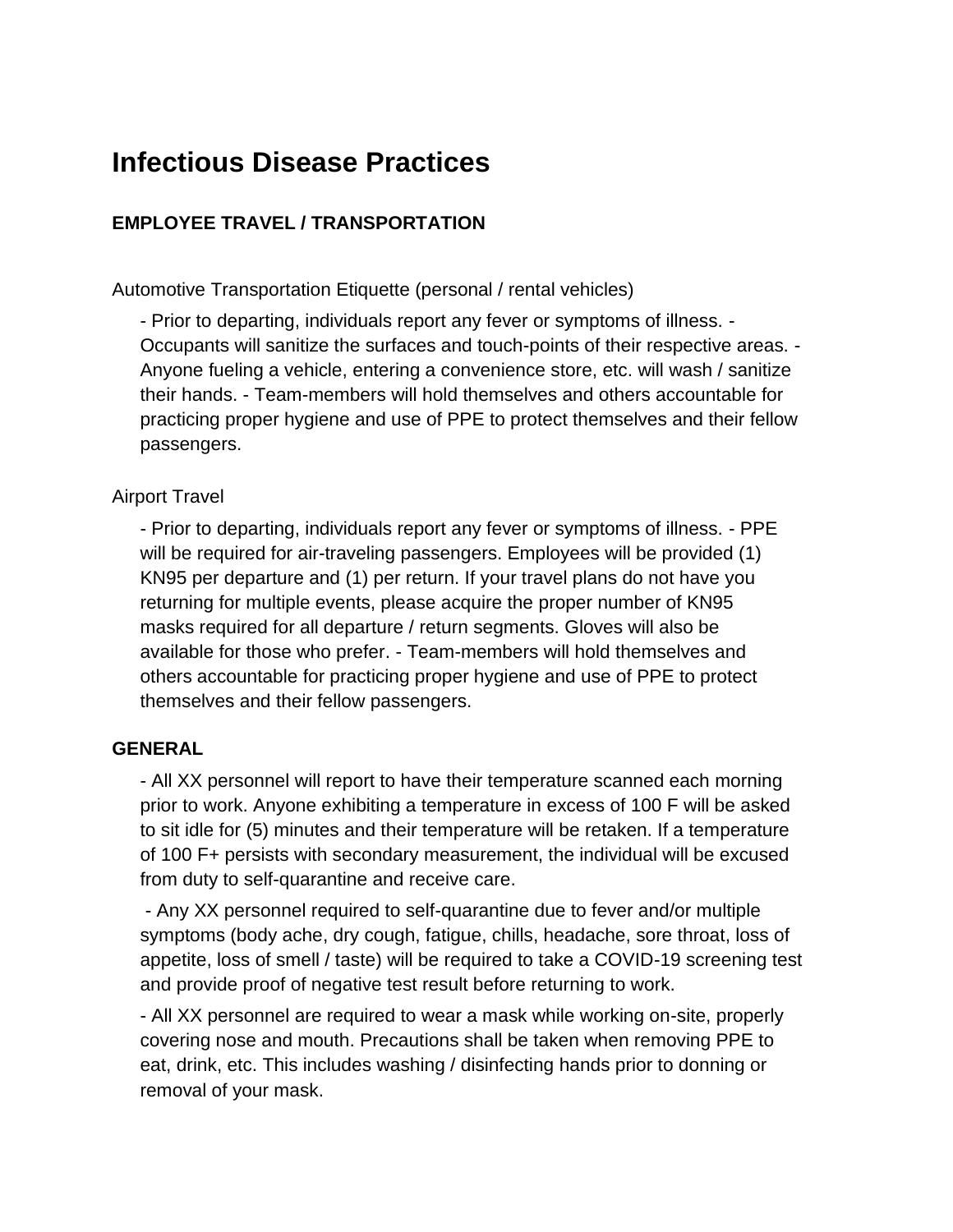- When not wearing a mask, such as during meals, while drinking or sleeping, etc., personnel will maintain (6) feet distance (~2 arm-lengths) or more from another individual.

- All team-members will routinely disinfect frequently touched or communal surfaces and should avoid sharing personal items.

▪ Examples include, but are not limited to: wallets, ID's, credit cards, currency, fuelpump / handle / door, keys, convenience store items / surfaces, event equipment, tables / tablecloths, chairs, doors, handles, switches, gates & fencing, coolers, radios, in-ear comms., office supplies, tools, storage bins, phones, headphones, iPads, computers & peripherals, recycled USB's, remote controls, appliances (coffee / microwave, etc.), cameras, printers, etc. - Communication headsets will be issued (1) per person and become the individual's responsibility. Lost or misplaced headsets must be replaced at the expense of the individual (no "loaners"). - Radios must be disinfected by the user at day-end PRIOR to placing in the charger.

- Label your personal effects, including reusable PPE / masks, clothing items, etc. Do not misplace.

#### **PIT LANE VEHICLE SANITIZATION PRACTICES**

- In consideration of the comfort and safety of our Team and guests, we are committing additional staff who will remain dedicated to sanitizing hightouch areas of our vehicles between drives. These staff members will be provided with proper PPE (masks and gloves). Our high- frequency vehicle disinfecting practices will be supplemented by all-available personnel – including management, instructors and other available staff.

Examples of areas to be sanitized between drives include:

Exterior:

- Door Handle (surface and inner-grip side) and surrounding area.
- Door Archway, including exterior (touch-point used as aid to get in / out of vehicle).
- External Door Panel (upper panel touch-point near window) Interior:
- **Steering Wheel, including Grips, Grooved Areas, Adjustment Levers and** Vehicle Controls
- Door & Ceiling mounted handles / grips (particularly in Lead Cars)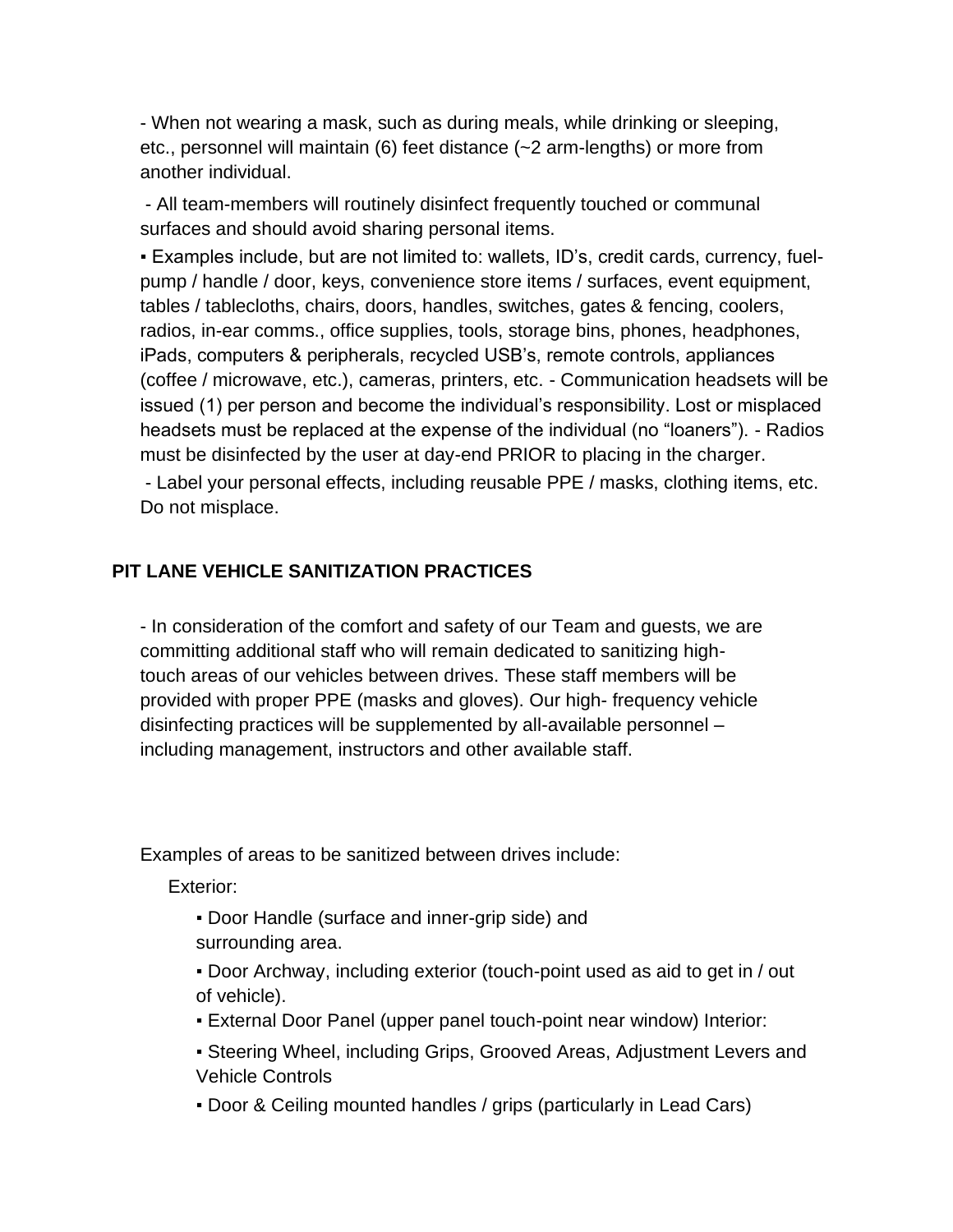- Gear Selector / Paddles
- **Seat Belt Buckle and Receiver**
- Seat Adjustment Controls (electronic controls and physical levers)
- All Driver-Side Arm-Rests / Grips / Door Handles / Door Release Levers Other Low-Touch Areas (as needed):
- VBox Camera Systems (Logging Switch)
- Window Switches, Stalks (signals / wipers), Various Switches / Knobs and Controls
- Vehicle Keys
- **Rear-View Mirror**
- Fuel Door / Release
- Hood / Trunk Release

- **Instructors who are relieved** are responsible for ensuring the Passenger-Side (Lead Car = Driver- Side Area) is properly sanitized. This means either completing the work themselves, or confirming the responsibility has been delegated AND accepted by another staff-member.

## **GENERAL SANITIZATION and PPE PRACTICES**

- Masks

▪ **Must be worn**, properly (covering both nose and mouth).

▪ A reusable mask will be provided for employees for daily use. It is the individual's responsibility and they may be required to purchase a new one if lost or misplaced.

▪ Disposable KN95 masks will be provided for employee travel per terms listed in the "Travel / Transportation" section.

• Label / do NOT misplace your PPE (people often misplace hats / jackets, etc.)

▪ Wash all reusable masks at minimum 1x per day.

**.** Instructors will be provided disposable KN95 masks  $-$  (2) provided daily (1) AM / (1) PM.

▪ Event personnel operating in close-contact with other staff or guests will be provided with disposable KN95 masks as deemed necessary, or by request.

. In the event a guest does not have their own mask, we may have options available for sale.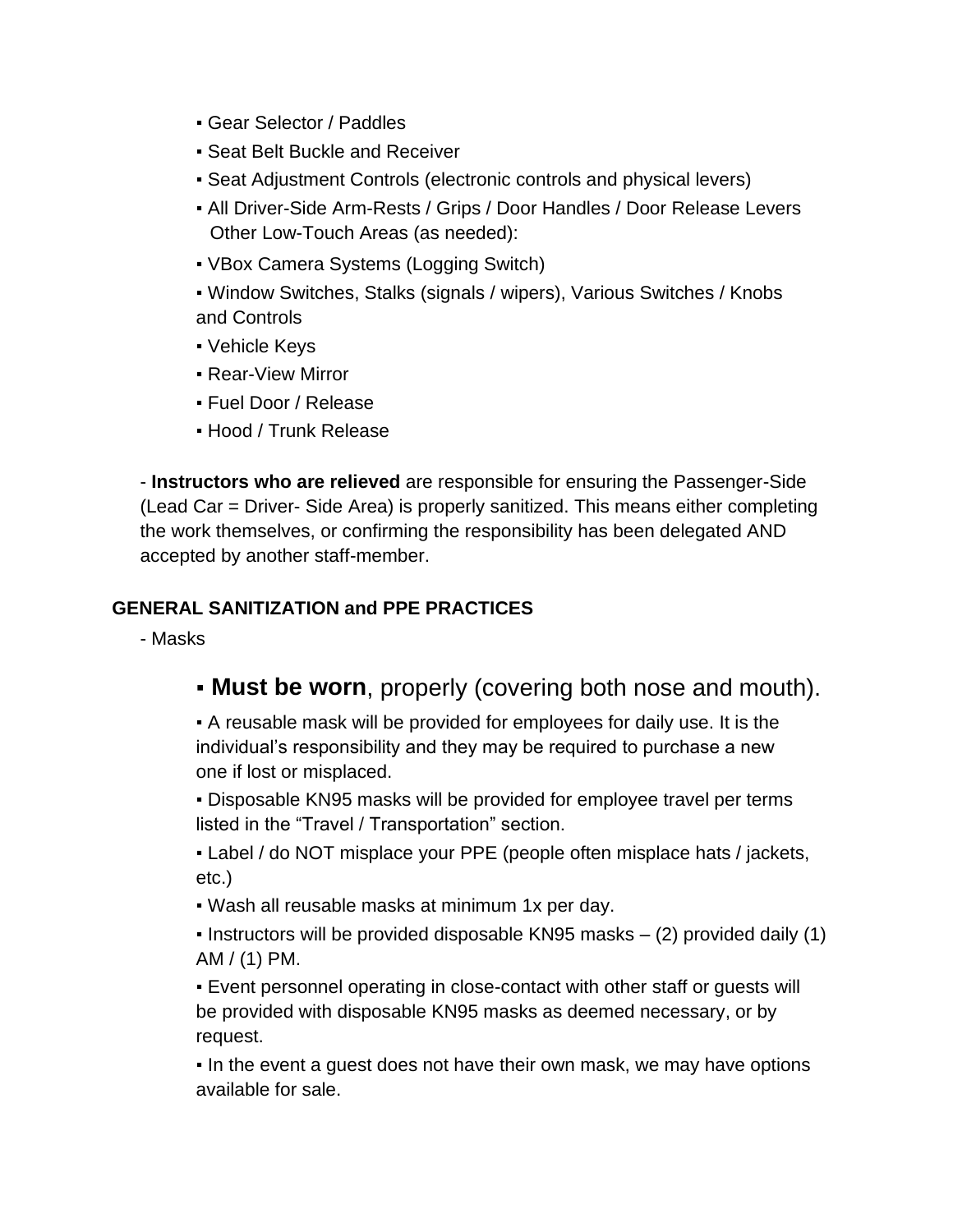- Gloves
	- Nitrile gloves will be available for staff who request them.

• Nitrile gloves may be required for certain personnel based on role (for instance, Expediters, individuals dedicated to disinfecting practices, etc.).

- Gloves should be sanitized hourly (hand-washing or sanitizer).
- New gloves should be worn each morning and afternoon.
- Cleaning & Disinfecting

▪ Surfaces will be cleaned with provided disinfectant on a frequent (hourly) basis.

▪ Towels used to disinfect surfaces should be refreshed periodically. At the end of each day, all towels will be disposed of, or collected and sealed in a plastic bag.

▪ Disposable cleaning products (wipes, paper-towels, etc.) must be disposed of following use.

▪ Departments must thoroughly sanitize all surfaces and items at the end of the day, prior to pack-up / departure. If circumstances prevent this, defer to STEP 1 for the following morning (under approval of the Event GM).

▪ At event-end, the same disinfecting requirements apply prior to pack-up. Additionally, inventory must be taken of all PPE and Sanitizing / Disinfecting products to ensure the next event team has everything they require to maintain these practices. The GM must report these inventories to the VP of Operations and the 2nd GM via Basecamp communications.

# - **Personal Hygiene**

• **Wash your hands** often with soap and water for at least 20 seconds especially after you have been in a public place, or after blowing your nose, coughing, or sneezing. If soap and water are not readily available, **use a hand sanitizer that contains at least 60% alcohol**. Cover all surfaces of your hands and rub them together until they feel dry. **Avoid touching your eyes, nose, and mouth** with unwashed hands.

• **Wash your hands thoroughly** prior to eating, drinking, donning and removal of face mask.

• **Clean and disinfect frequently touched surfaces daily**. This includes tables, doorknobs, light switches, countertops, handles, desks, phones, keyboards, toilets, faucets, and sinks.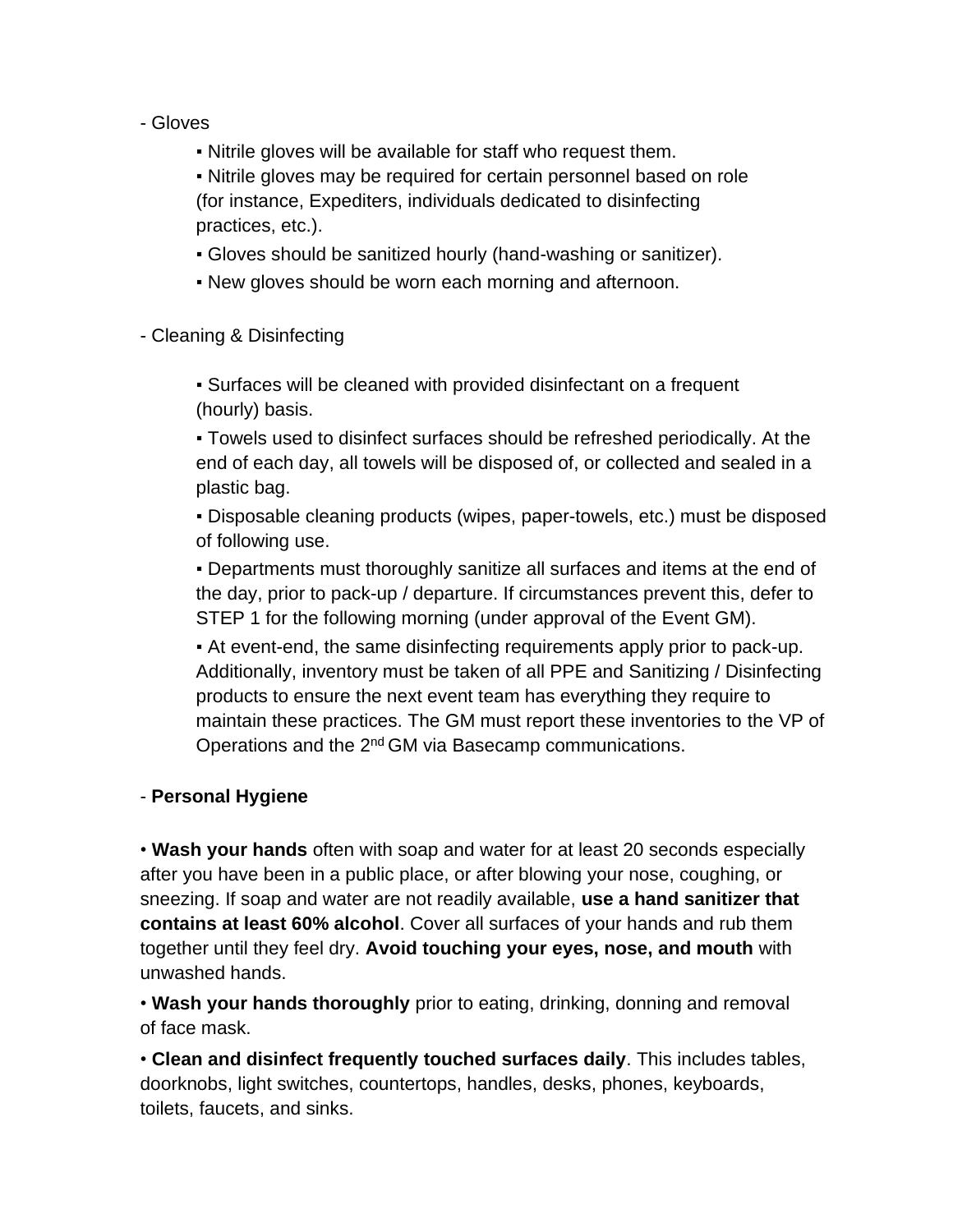• **Use a household disinfectant.** Most common EPA recommended household disinfectant cleaners will work.

If **NOT** wearing a PPE face covering:

**Avoid close contact with people who are sick.** If possible, maintain 6 feet between the person who is sick and other household members.

# • **Put distance between yourself and other people outside of your home**.

 $\circ$  Remember that some people without symptoms may be able to spread the infection if

contagious.

- o Do not gather in groups.
- o Stay out of crowded places and avoid mass gatherings.

When wearing a PPE face covering:

• **Everyone** should wear a face covering (nose and mouth) when they have to go out in public, in social gathering spaces, shopping, close proximity with others.

• The cloth face cover is meant to protect other people in case you are infected.

• The face cloth is designed to protect each of us from the respiratory droplets produced when an infected person coughs, sneezes or talks.

Monitor Your Health:

• **Be alert for symptoms.** Watch for fever, cough, shortness of breath, and other symptoms **of COVID-19.** 

o Especially important if you are running essential errands, like going into the office or

workplace, and in settings where it may be difficult to keep a physical distance of 6 feet.

• **Take your temperature** if symptoms develop.

 $\circ$  Don't take your temperature within 30 minutes of exercising or after taking medications